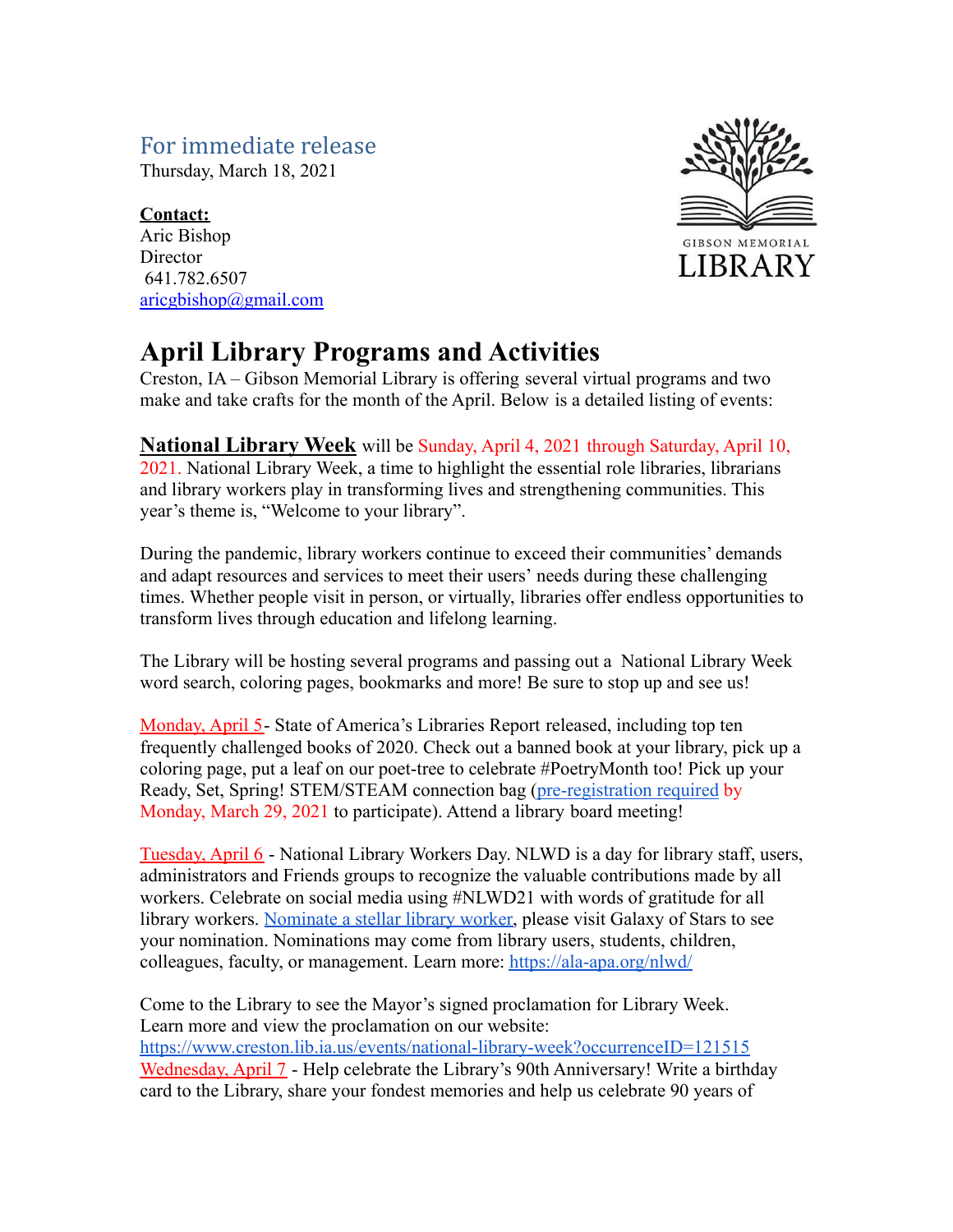serving Creston and Union County! Attend a virtual open coffee! Learn more about our Library's history online: <https://www.creston.lib.ia.us/about>

Thursday, April 8 - Attend, "what is on your nightstand?" discuss the books you are currently reading and listen to other group members discuss books you have yet to discover!

------------------------------------------------------------------------------------------------------------

**Library Board Meeting** will be on Monday, April 5, 2021 in the Library's Genealogy Room.

The next monthly Library Board meeting will be held on Monday, May 3, 2021 at 5:15 PM in the Genealogy Room. Library Board meetings are open to the public.

Patrons can always view upcoming Board meetings, and the library board's agenda on the Library's Facebook and online at the library's website at: <https://www.creston.lib.ia.us/about/library-board>

**Open Coffee** on Wednesday, April 7, 2021 at 10 AM through Zoom. Join us for a casual coffee group online. We will chat, get to know one another and possibly learn what is going on in our community. Most importantly though, we will be able to connect during this time of social and physical distancing. Reminder – this is an online event!

Need help with ZOOM? Watch this useful tutorial: <https://www.youtube.com/watch?v=d7xXZxRDFUU&t=7s>

ZOOM Link: <https://us02web.zoom.us/j/8524207703> Meeting ID: 852 420 7703 Mobile:13126266799, 8524207703, # - US (Chicago)

#### **"What is on your nightstand?"** on Thursday, April 8, 2021 at 5:00 PM through

Zoom. Join us for a casual conversation about the books you are currently reading and the books you wish you had time to read or simply come to connect with other people.

Need help with ZOOM? Watch this useful tutorial: <https://www.youtube.com/watch?v=d7xXZxRDFUU&t=7s>

ZOOM Link: <https://us02web.zoom.us/j/8524207703> Meeting ID: 852 420 7703 Mobile:13126266799, 8524207703, # - US (Chicago)

Find your next read by looking at our compiled lists of previous nightstand events on our website at: <https://www.creston.lib.ia.us/services/programs/nightstand-lists>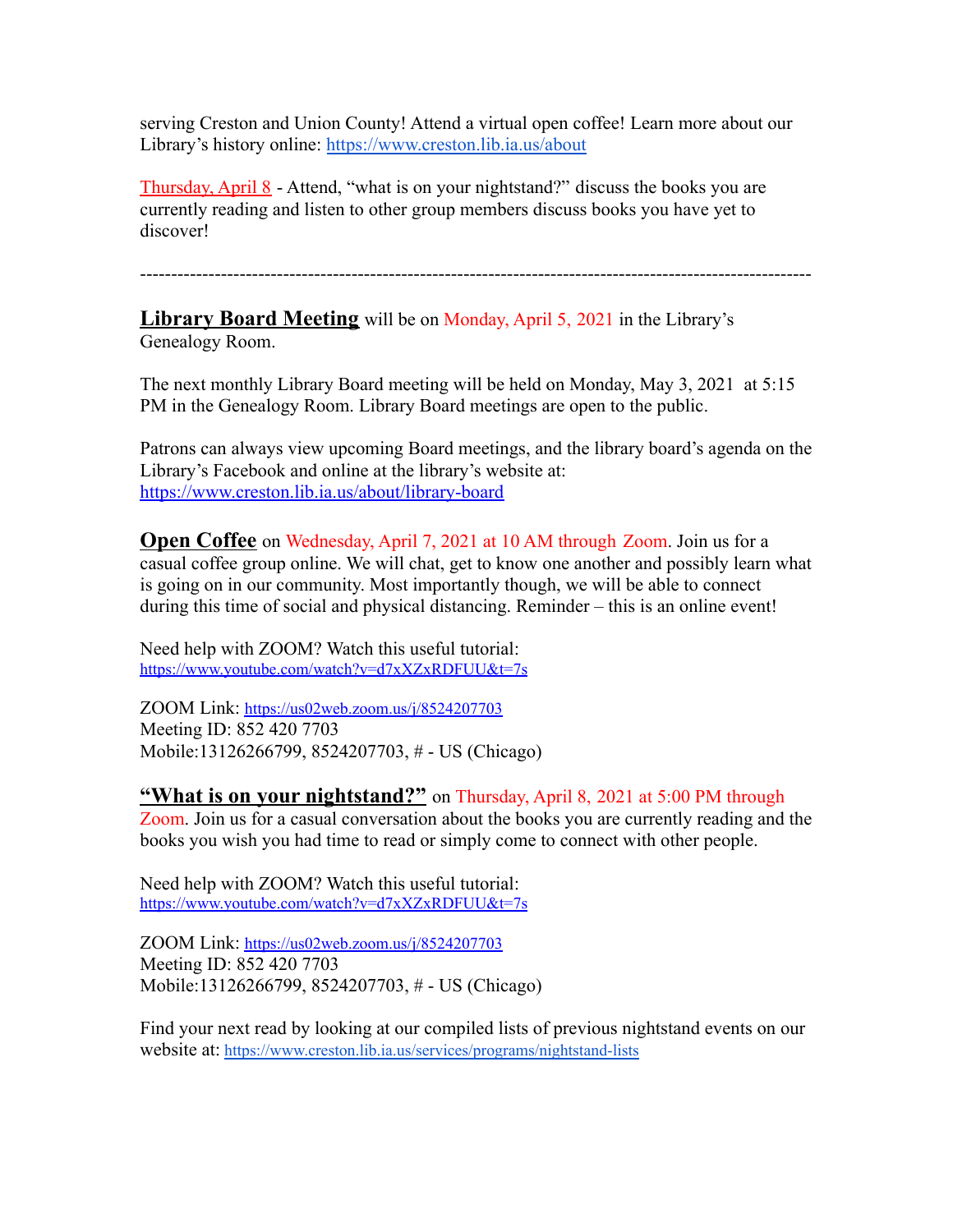**Social Justice Book Club** will be held on Monday, April 26, 2021 at 5 PM on ZOOM. The book being discussed is *The Hate U Give* by Angie Thomas. Copies of the book may be picked up at the library to be checked out. Need help with ZOOM? Watch this useful tutorial: <https://www.youtube.com/watch?v=d7xXZxRDFUU&t=7s>

ZOOM Link: <https://us02web.zoom.us/j/8524207703> Meeting ID: 852 420 7703 Mobile:13126266799, 8524207703, # - US (Chicago)

**Adult Book Discussion** will be held on Tuesday, April 27, 2021 at 5 PM on ZOOM. The book being discussed is *The Book Woman of Troublesome Creek* by Kim Michele Richardson. Copies of the book may be picked up at the library to be checked out. Need help with ZOOM? Watch this useful tutorial: <https://www.youtube.com/watch?v=d7xXZxRDFUU&t=7s>

ZOOM Link: <https://us02web.zoom.us/j/8524207703> Meeting ID: 852 420 7703 Mobile:13126266799, 8524207703, # - US (Chicago)

**2021 Public Library Association's Early Literacy Calendar** beginning on January 1, 2021 through December 31, 2021.

Each month stop into the Library and grab an activity-packed calendar! On one side is a calendar with a fun skill-building activity for each day and the other contains supplementary content like nursery rhymes, early literacy tips, song lyrics or suggested reading material. Get your copy today for FREE at the Library! These materials have been made available by the Public Library Association (PLA).

**Beginning Genealogy Packets to Go!** Terry Madison has compiled beginning Genealogy packets to go! These packets may be picked up in the Genealogy room at the Library. There are helpful tools and sheets in the packet to begin your genealogy journey!

#### **Ready, Set, Spring! - Your Spring 2021 STEM Connection**

Attention Preschool - 5th grade students! Pick up your bags for the 'Ready, Set, Spring' your spring 2021 STEM Connection starting Monday, April 5, 2021! [Pre-registration](https://www.creston.lib.ia.us/application/files/3016/1350/7682/Spring_Stem_Connection_Form.pdf) [required](https://www.creston.lib.ia.us/application/files/3016/1350/7682/Spring_Stem_Connection_Form.pdf) by Monday, March 29, 2021 to participate.

Receive an amazing bag filled with STEM activities for you to do at home along with all the materials you will need. Each week will have a different theme! Included in the bags are: experiments, activities, sheets, challenge cards, suggested reading lists, recipes, snacks and all the necessary materials to complete activities. There will also be a final survey for participants to complete and return.

This program is made possible by the Governor's STEM Council of Iowa in partnership with the Gibson Memorial Library.